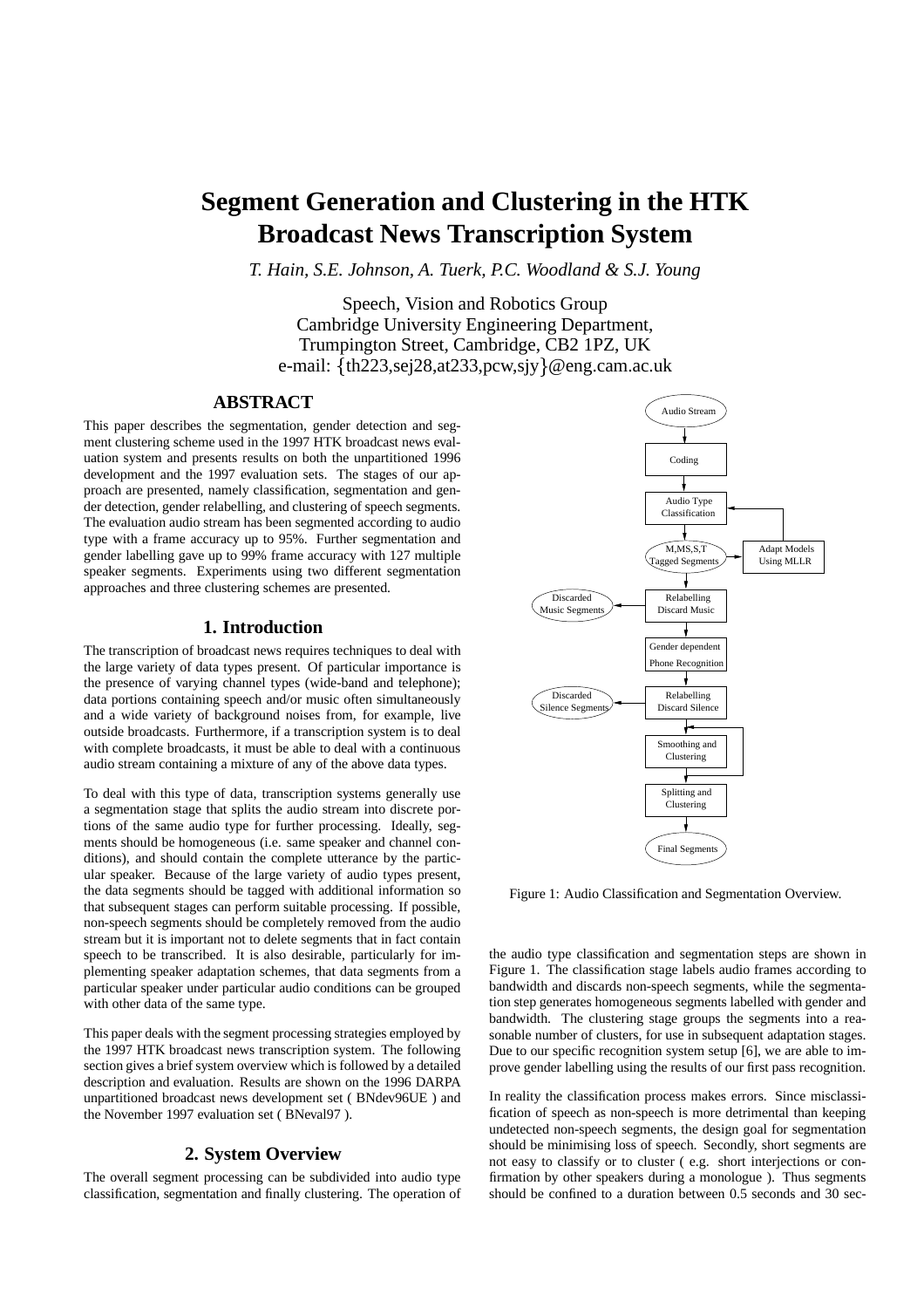onds, where the lower durational range below three seconds should be sparse. Nevertheless this implies that the system will generate some multiple speaker segments.

The following sections present the audio type classification, segmentation and clusterings stages in more detail.

### **3. Audio Type Classification**

The aim of this stage is to classify each frame of a continuous audio stream into three groups : S for wide-band speech, T for narrowband speech and M for music or other background not relevant for recognition. Because the M-labelled segments are discarded, the major design goal for this stage is not only minimum frame classification error rate, but minimal misclassification of speech as music, i.e. loss of speech.

The audio classification uses Gaussian mixture models (GMM) with 1024 mixture components and diagonal covariance matrices. Four models are trained with approximately 3 hours of audio each. The models used are S for pure wide-band speech, T for pure narrowband speech, MS for music and speech, and M for Music. The use of a separate model for music and speech has been beneficial to decrease the loss of speech data. Using an additional model for various other background noises present in the data (e.g. helicopter or battlefield noise) turned out to be impossible due to lack of training data and the large diversity in the nature of the data. Moreover some of the material contains background speakers or speech in different languages, which adds to confusion with speech classes.

|           | background |     |     | speech |     |      |
|-----------|------------|-----|-----|--------|-----|------|
|           | M          | BGS | BGO | МS     |     |      |
| BNtrain97 | 206        |     |     |        | 270 | 4016 |
| BNdev96UE | h          |     | 14  |        |     | 85   |
| BNeval97  | n          |     |     |        | 26  | 142  |

Table 1: Training and test material available in broadcast news (minutes) for music (M) background speaker (BGS), other background (BGO), music and speech (MS), narrow-band (T) and wide-band (S) speech.

The distribution of broadcast news data suitable for GMM training can be seen in Table 1. The training data contains information about the various speech data types (tagged F0 to FX) and various background noise conditions. The F2 labelled segments are nominally from telephone channels but they have been found to not necessarily have narrow bandwidth and therefore a separate deterministic classifier was used to label training segments as being narrow or wideband. The classifier is based on the ratio of energy above 4kHz to that between 300Hz and 4kHz.

Pure wide-band speech has been chosen for GMM training from all conditions except narrow-band and F3 (speech with music) labelled segments. A subset of appropriately-sized data was selected to train the GMMs for S and T. The data selection criterion was based on maximising the speech content measured as the ratio of the number of frames aligned to speech phones (not silence) to the total number of frames in a segment. For training the MS model all segments labelled as F3 have been used. The music model data was selected using gaps between speech segments, where the background condition music was tagged. This is problematic, since signature tunes

|            | %BG corr | $%M_{corr}$ | %Correct | %Loss |
|------------|----------|-------------|----------|-------|
| train/test | 66.26    | 97.04       | 97.54    | 0.03  |
| test only  | 33.41    | 39.71       | 83.91    | .05   |

Table 2: Table showing frame accuracies on arbitrary non-speech detection (%BG corr), music detection (%M corr), overall and loss of speech accuracy using unadapted GMMs on BNdev96UE plus two additional shows. The test set is split into shows available both in training and test and test only.

are the major type of music present. The same tune occurs repeatedly in each show, thus decreasing the generalisability of the model. Secondly, in some cases various different background conditions are labelled simultaneously, a fact which has not been taken into account in our selection mechanism.

The acoustic feature vectors consisted of 12 MFCCs, normalised log energy and the first and second differential coefficients of these. We found that this representation was more effective than the PLP-based features used in word recognition for data-type classification.

Each frame of data was labelled using a conventional Viterbi decoder with each of the four models in parallel and finally MS labelled frames are relabelled as S. An inter-class transition penalty is used which forces decoding to produce longer segments. An additional penalty on leaving the M model should result in fewer misclassifications of speech, however the influence of this parameter on loss reduction is rather limited.

Due to the problem concerning training data for background models mentioned above, classification of music seems to give relatively poor generalisation capability so that shows not available in training seem to produce worse results for classifying music (see Table 2).

To reduce this effect, after an initial classification the models are adapted to the current show using maximum likelihood linear regression (MLLR) [3, 2] for adapting both means and variances using first stage classification as supervision. MLLR transforms ( blockdiagonal for means, diagonal for variances ) for each model were computed when more than 15 seconds of adaptation material was available. For BNdev96UE this was done per show, but on the evaluation set this had to be done on all shows simultaneously, since show boundaries were unknown. 15 iterations of MLLR were performed using first stage classification transcription. This relatively high number of matrix reestimations is required due to the high number of mixture components used. The results of adaptation (Table 3) show an increase in classification accuracy as well as a decrease in loss of speech frames.

Table 4 shows confusion matrices for the adapted models. Note that although some of the data is labelled as noise (N), the classifier does not attempt to explicitly identify noise. Thus, noise is distributed amongst the recognition classes. Overall 65% of the non-speech is discarded with only 0.5% loss of speech data. On BNeval97 the behaviour is similar with slightly poorer overall performance. 70.4 % of non-speech has been discarded with only 0.18% speech being lost.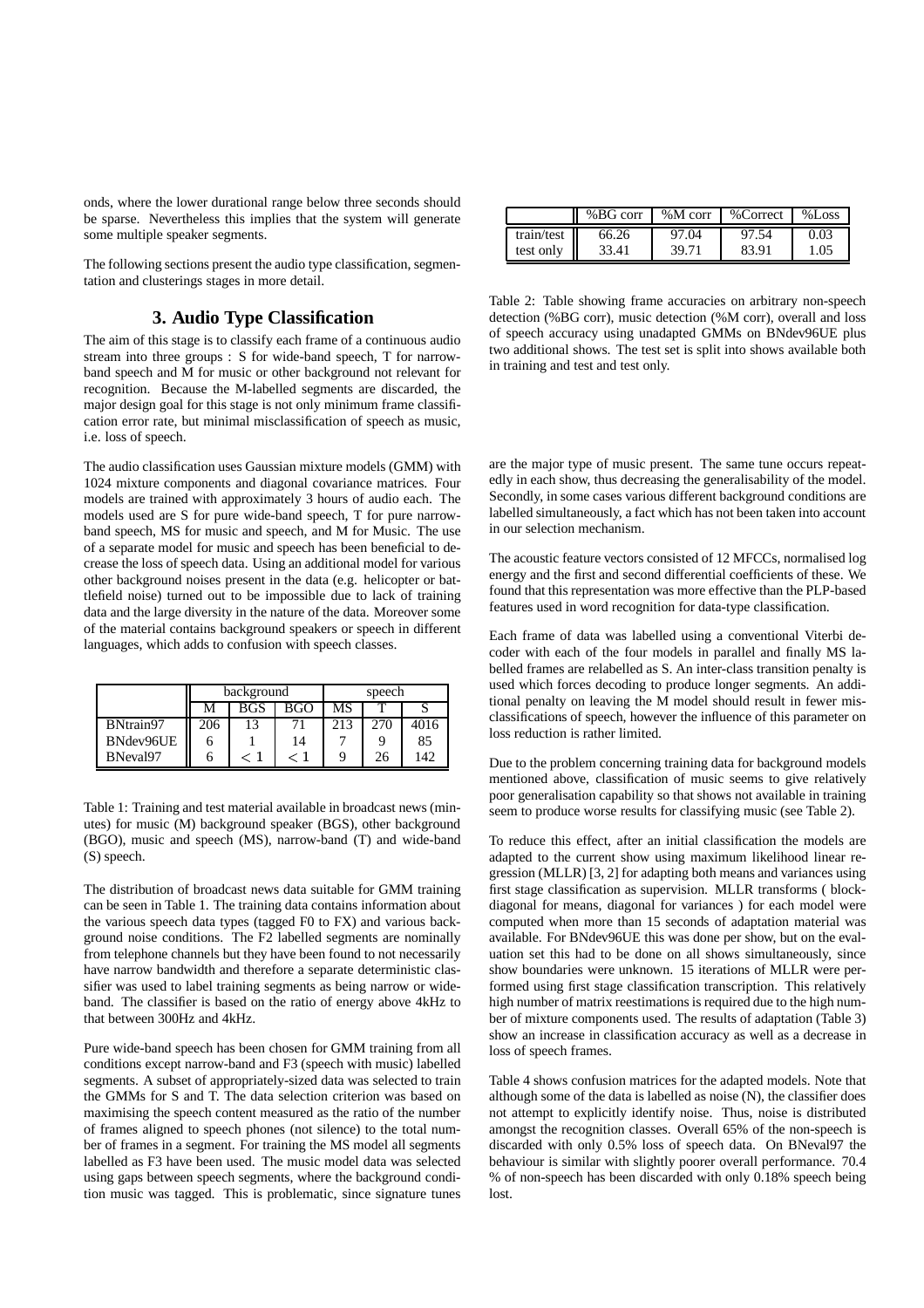|                   | BNdev96UE       |         | BNeval97        |         |
|-------------------|-----------------|---------|-----------------|---------|
|                   | <b>Baseline</b> | Adapted | <b>Baseline</b> | Adapted |
| Frame Accuracy    | 96.10%          | 96.23%  | 93.67%          | 94.73%  |
| Frames Lost       | 0.72%           | 0.48%   | 0.25%           | 0.18%   |
| <b>BG</b> correct | 62.72%          | 65.65%  | 59.20%          | 70.40%  |

Table 3: Overall audio classification accuracy and percentage loss of speech on the BNdev96UE and BNeval97 data sets. On the BNeval97 only 0.18% of speech frames were lost, which is equivalent to 20.18 seconds.

|   | M     |       |       |   | м     |       |       |
|---|-------|-------|-------|---|-------|-------|-------|
| М | 82.11 | 17.89 | 0.00  | Μ | 78.40 | 21.55 | 0.05  |
| N | 15.27 | 84.22 | 0.51  | N | 41.74 | 54.60 | 3.66  |
| S | 0.56  | 98.24 | 1.20  | S | 0.22  | 95.60 | 4.17  |
| т | 0.00  | 1.19  | 98.81 | т | 0.00  | 3.54  | 96.46 |
|   |       | a)    |       |   |       | b)    |       |

Table 4: Confusion matrices for audio classification (%) using adapted GMMs on a) the BNdev96UE data set and b) the evaluation set BNeval97 .

## **4. Segmentation**

The result of the audio type classification stage is a preliminary set of segments labelled as narrow-band or wide-band speech. In this segmentation stage both classes are treated separately, although the same processing is used. The target is to produce homogeneous segments containing a single speaker and data type.

Segmentation and gender labelling is performed using a phone recogniser which has 45 context independent phone models per gender plus a silence/noise model with a null language model. The output of the phone recogniser is a sequence of phones with male, female or silence tags. The phone tags are ignored and phone sequences with the same gender are merged.

Silence segments longer than 3 seconds are classified as non-speech and discarded. Sections of male speech with high pitch are frequently misclassified as female and vice versa. This results in short misclassified segments usually at the beginning or the end of sentences. Even though long silence segments are relatively reliable, short silence segments often cut into words. Hence, a number of heuristic smoothing rules are applied to relabel short segments and merge them into their neighbours.



Figure 2: Smoothing rule example with span 3.

The smoothing rules use the label types as well as the absolute dura-

| SegType        | #seg | $\overline{\textbf{H}}$ MSseg | $#$ Spkr/seg | %Dmult | % $GD$ |
|----------------|------|-------------------------------|--------------|--------|--------|
| Ref            | 439  | 0                             | 1.000        | 0.0    | 100    |
| <b>CMU</b>     | 491  | 144                           | 1.318        | 8.9    |        |
| S1             | 539  | 100                           | 1.189        | 8.2    | 95.13  |
| S <sub>2</sub> | 553  | 64                            | 1.108        | 2.8    | 97.07  |
|                |      |                               |              |        |        |
|                |      |                               | a)           |        |        |
| SegType        | #seg | $\overline{\text{HMS}}$ seg   | $#$ Spkr/seg | %Dmult | %GD    |
| Ref            | 634  | 0                             | 1.000        | 0.0    | 100    |
| <b>CMU</b>     | 769  | 172                           | 1.239        | 6.4    |        |
| S <sub>2</sub> | 749  | 127                           | 1.173        | 1.6    | 96.32  |

Table 5: Segmentation results on BNdev96UE (a) and BNeval97 (b) using various segmentation schemes. The number of segments with multiple speakers (#MSseg), the average speakers per segment, gender detection accuracy (%GD) and the percentage of multiple speaker frames (%Dmult) are shown.

tion and the segment duration relative to the neighbouring segments to decide which segments are to be merged and how. Figure 2 shows an example of a rule to merge a long male-labelled segment with a short female labelled segments before silence. The maximum span of rules, i.e. the number of segments considered at once, is five. It was found to be beneficial to use long span rules initially.

In total 42 rules have been used. Application of a rule is repeated as long as the segmentation changes, then the next rule is used. After a complete loop over all rules, the loop is repeated itself, until the segmentation remains unchanged. An additional constraint is applied to ensure the duration of segments between one and 30 seconds. These conditions cause errors, since short utterances in a discussion or confirmations can be shorter than a second.

The smoothing scheme based only on rules is referred to as S1 in the tables.

This purely heuristic method has a number of disadvantages

- Erroneous grouping of segments not only results in incorrect boundaries, but also wrong gender labels
- Many short silence tags are unreliable and hence have to be merged with neighbouring segments
- Neighbouring speakers with the same gender could be indistinguishable, since short silences between may have been merged.
- Durational constraints might produce suboptimal splits

A possible solution to this problem is the use of segment clustering in the smoothing process. At certain stages in the smoothing process the locally available segments are clustered using a top-down covariance based technique (see below). Segments which appear in the same leaf node and are temporally adjacent are merged into a single segment. The allocation of the gender label of the merged segment is made according to the number of frames per gender label. Clustering is repeated, until segmentation does not change.

Silence segments are not involved in the clustering process, since they are usually too short to give a good estimate of the covariance matrix. The use of segment clustering improves gender labelling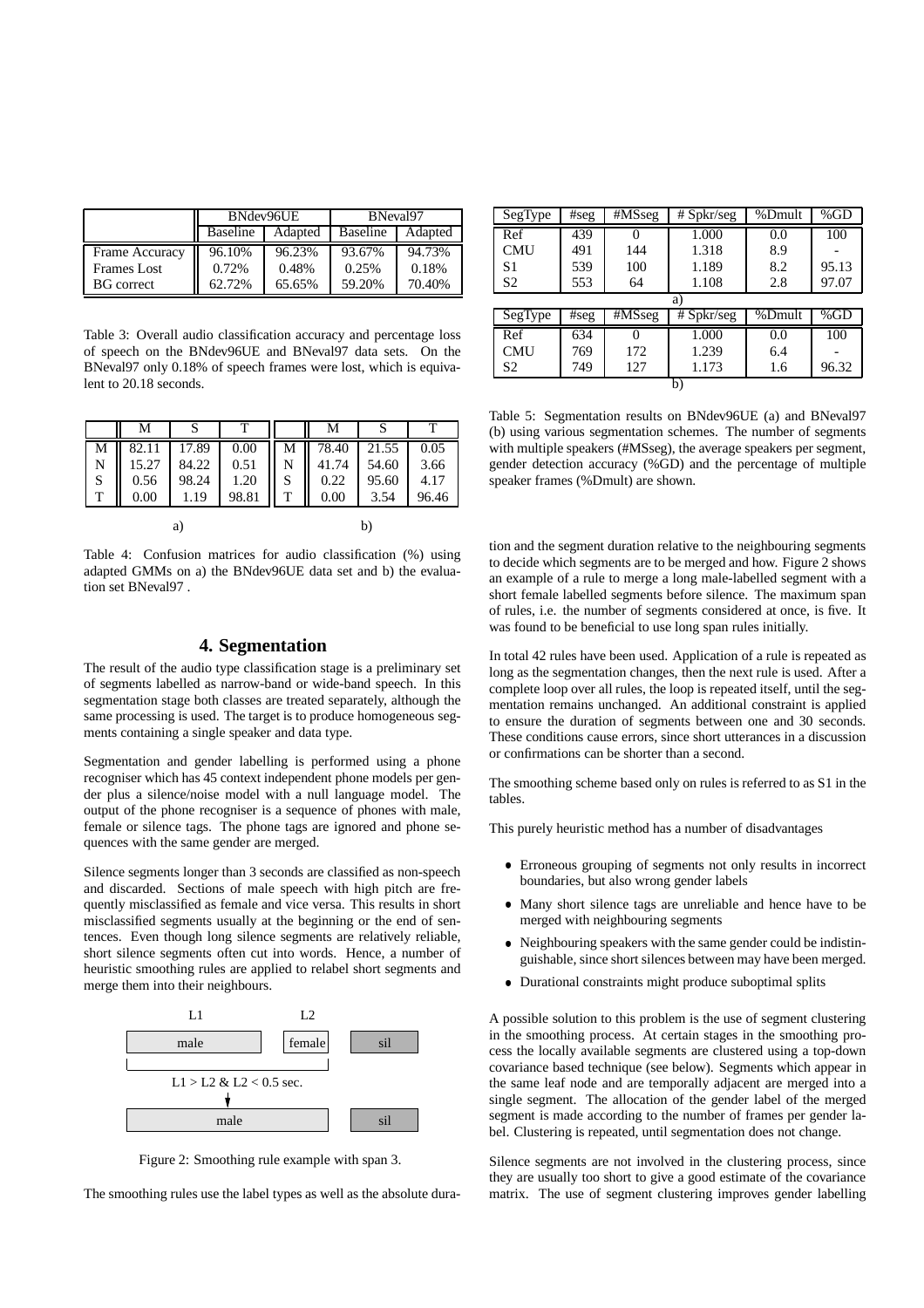and segmentation, but since it is embedded in the smoothing rules, the problem of adjacent segments having the same gender label still remains. It was observed that a high percentage of the correct segment boundaries are labelled as silence by phone recognition (over 85% on BNdev96UE). Taking advantage of this effect, all segments are then split up again in the middle of silence segments clustering is repeated. This final clustering stage also gives more control on splitting long segments into parts of approximate equal duration. This smoothing and clustering scheme is referred to as S2.

Table 5 shows segmentation results and the improvements on the number of speakers per cluster on the BNdev96UE and BNeval97 sets using both methods S1 and S2. Results are compared with the segmentation given by the CMU software [4] distributed by NIST. Table 6 shows the overall class confusion matrices incorporating classification and segmentation stages.

|          | M/sil | S male | T male | S female | T female |
|----------|-------|--------|--------|----------|----------|
| M/N      | 67.43 | 20.65  | 0.00   | 11.77    | 0.15     |
| S male   | 0.52  | 96.34  | 0.47   | 2.51     | 0.16     |
| T male   | 0.00  | 0.40   | 99.36  | 0.18     | 0.06     |
| S female | 0.25  | 4.19   | 0.09   | 94.05    | 1.42     |
| T female | 0.00  | 0.00   | 0.00   | 0.00     | 100.00   |
| a)       |       |        |        |          |          |
|          |       |        |        |          |          |
|          | M/sil | S male | T male | S female | T female |
| M/N      | 78.50 | 13.94  | 0.55   | 6.96     | 0.04     |
| S male   | 0.62  | 91.31  | 5.86   | 1.67     | 0.54     |
| T male   | 0.00  | 1.88   | 84.55  | 1.01     | 12.56    |
| S female | 0.22  | 1.35   | 0.44   | 97.63    | 0.35     |
| T female | 0.00  | 5.06   | 5.62   | 0.50     | 88.82    |

Table 6: Overall Confusion Matrix on BNdev96UE (a) and BNeval97 (b) using method S2(%).

A general disadvantage of this method is that it is impossible to detect speaker transitions between two speakers of the same gender, if there is no intervening silence. However, as the results in Table 5 imply, that this is rarely a problem.

#### **5. Gender Relabelling**

The evaluation system setup [6] enables us to further improve gender labelling. Segments of the above stage are decoded using gender labels and bandwidth labels to select the appropriate model set for further decoding stages. After decoding forced alignments on both gender models are carried out. The gender label for each segment is selected by the model set with highest log-likelihood. This improves gender labelling accuracy by about 2% absolute(Tables  $7 & 5$ ).

|              | #Seg Changed | % gender correct |
|--------------|--------------|------------------|
| BNdev96UE S2 |              | 99.01 %          |
| BNeval97 S2  |              | 98.61 %          |

Table 7: Table showing the number of segments changed and resulting accuracy on gender relabelling.

Recognition experiments using segments based on the S2 scheme

show for both BNdev96UE and BNeval97 show a significant improvement over CMU segmentation and the S1 scheme (Table 8). Segments have been decoded using gender independent wideband triphone HMM models and a trigram language model. For the BNeval97 set, when narrow-band data coding and appropriate HMMs are used, a further reduction in word error rate of 1.6% absolute is achieved. Note that we also expect to get benefits in adaptation due to the fact that the segments lie closer to our goal of homogeneity. Detailed recognition results for the complete HTK transcription system can be found in [6].

|            | BNdev96UE | BNeval97 |
|------------|-----------|----------|
| <b>CMU</b> | 30.1      | 23.9     |
| S1         | 29.2      |          |
| S2         | 28.6      | 23.0     |

Table 8: Error rates using different segmentation schemes. Segments have been decoded using gender independent wide-band models. Error rates have been computed using the 1997 scoring protocols.

### **6. Segment Clustering**

The goal of segment clustering to group segments in order to optimise subsequent adaptation performance. This requires a compromise between the desire for homogeneity within clusters and the need for clusters of sufficient size for robust unsupervised adaptation.

Two speaker clustering schemes have been studied using the CMU clustering software distributed by NIST [4] as a baseline for comparison. The first scheme was used in our 1996 BN system [5]. This is a bottom-up method in which each segment is modelled by a single diagonal covariance Gaussian and segments are merged based on a furthest neighbour divergence-like distance measure. Cluster merging stops when the number of frames in the smallest cluster exceeds a threshold.

The second method represents segments by the covariance of the static and delta parameters, and uses a hierarchical top-down clustering process in which each node of the hierarchy is split into a maximum of four child nodes. Segments are reassigned to the closest node using an arithmetic harmonic sphericity distance measure [1]. Splitting continues until no node can be split to produce nodes satisfying a minimum occupancy criterion. At the end of the process, all segments which were too small to compute a full covariance robustly are assigned to the leaf node with the closest mean.

Table 9 compares the three speaker clustering methods in terms of the percentage increase in log likelihood achieved by the subsequent MLLR-based mean adaptation with a global MLLR transform for each clustered group. A gender and condition independent model set was used and the likelihoods are calculated on automatically segmented BNdev96UE data. In each case, the clustering thresholds have been adjusted to give similar numbers of clusters so that measuring the increase in log likelihood provides a reasonably valid comparison. As can be seen, all of the methods give fairly similar performance, and the final transcription system used the same bottom-up clustering scheme used the the 1996 HTK broadcast news transcription system.